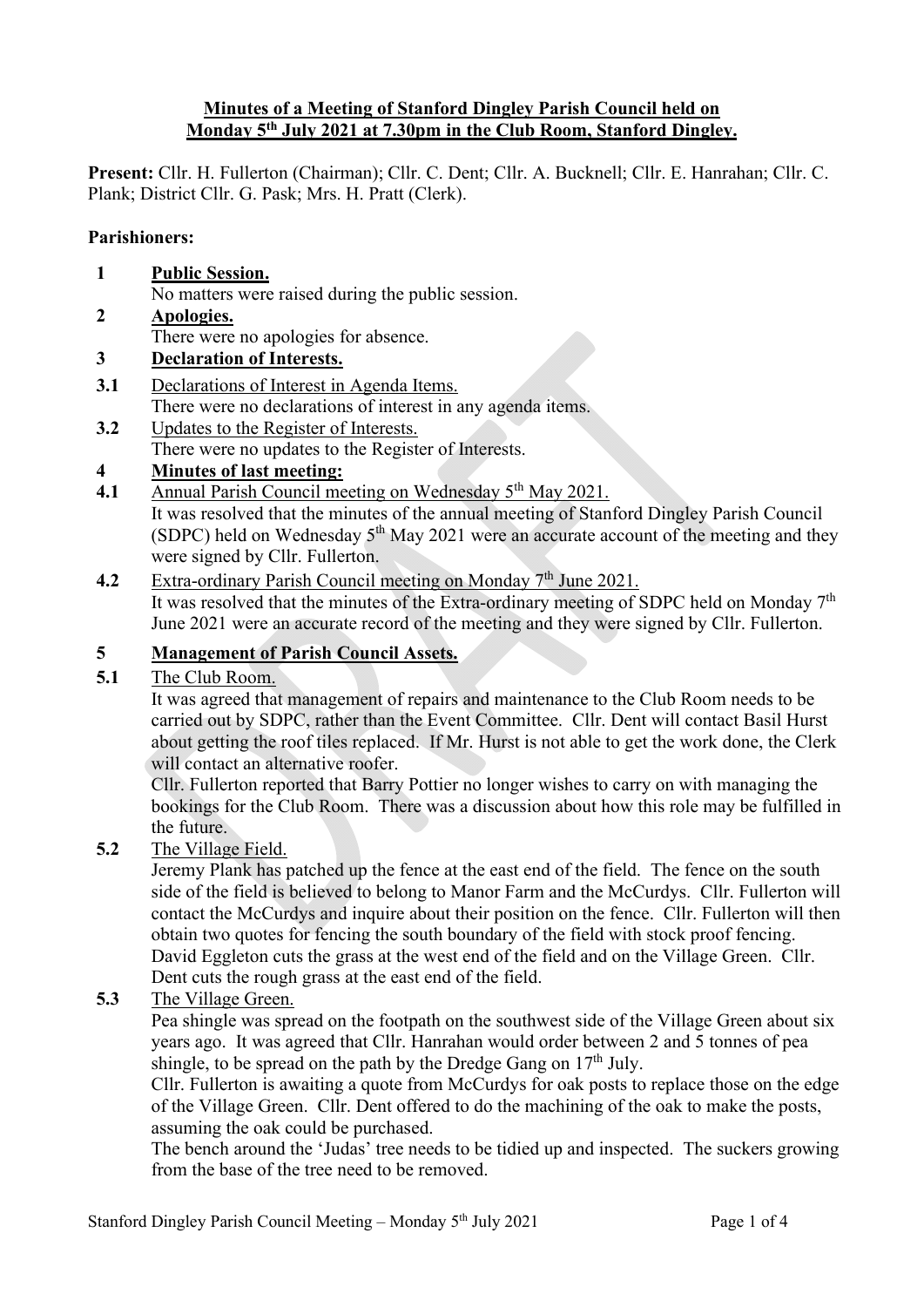## **5.4** Defibrillator.

Cllr. Bucknell will check who the guardians are for the defibrillator in the telephone box and ensure that it is being checked on a regular basis.

#### **6 Planning.**

**6.1** Planning decisions made by WBC:

### **6.1.1 21/01212/HOUSE – Saffron House.**

*Section 73 – Application for variation of a condition (2) following grant of planning permission 19/02392/HOUSE – Removal of side conservatory, part single, part double single storey gable end extensions with single storey flat roof side extension.* This application has been **withdrawn.**

It was agreed that as a result of this application being withdrawn and the proposals being clarified, SDPC now has no objection to application 21/01283/HOUSE.

#### **6.1.2 21/00742/FUL – The Courtyard, Bradfield Farm.**

*Conversion of existing carport to 1 no. 2 bedroom flat.*

SDPC had **no objection** to this application which has been **approved** by WBC.

#### **7 Parish Census.**

A report has been generated from the 29 or 30 parish census which were returned, which will be circulated by Cllr. Hanrahan. Some strong comments were made which could easily be attributed to individuals and it was questioned how comments should be published. Many people commented that they are willing to help do things, but few were willing to lead. A winner needs to be selected for the prize draw of a meal at The Bull or The Boot. The number of responses was considered a little disappointing, but it was considered to be reflective of the times. There is a view that some people have moved to the village because it is an attractive place to live, but are not interested in being part of the village and maintaining the attractiveness into the future.

#### **8 Sewer Flooding.**

Since the meeting with Thames Water, Cllr. Fullerton has contacted Thames Water on three separate occasions, but has received no updates. Laura Farris MP has been copied into all of the correspondence. Cllr. Fullerton will continue to communicate with Thames Water.

#### **9 Traffic**

**9.1** To consider Traffic Mitigation Measures.

Traffic speed was raised as the number one issue on the census, particularly that of tractors. Some tractor drivers are also seen using mobile phones through the village. Cllr. Hanrahan commented that East Ilsley has a 20mph zone and doesn't have streetlights, there was discussion on whether further consideration should be given to requesting a 20mph

zone in Stanford Dingley, although this would need horizontal or vertical deflection. Cllr. Bucknell will put the correx children's signs up, which encourage drivers to slow down.

# **10 Clerk's Report.**

**10.1** WBC Flood Risk Management Strategy

Cllr. Hanrahan and Cllr. Fullerton will submit comments on the WBC Flood Risk Management Strategy to Stuart Clark at WBC before the 30<sup>th</sup> July.

#### **10.2** WBC Engagement with Local Town and Parish Council survey.

The Clerk will respond to the Local Town and Parish Council survey on behalf of SDPC.

**10.3** To receive the financial statement dated 5<sup>th</sup> July 2021.

The Clerk reported that the following payments have been made since the last meeting:

| $£50.00$ Internal audit             |
|-------------------------------------|
| £493.86 Insurance                   |
| £51.73 SSE $1/3/2021 - 31/5/2021$   |
| £18.00 Payroll for six months       |
| £728.00 Salaries and PAYE for staff |
|                                     |
|                                     |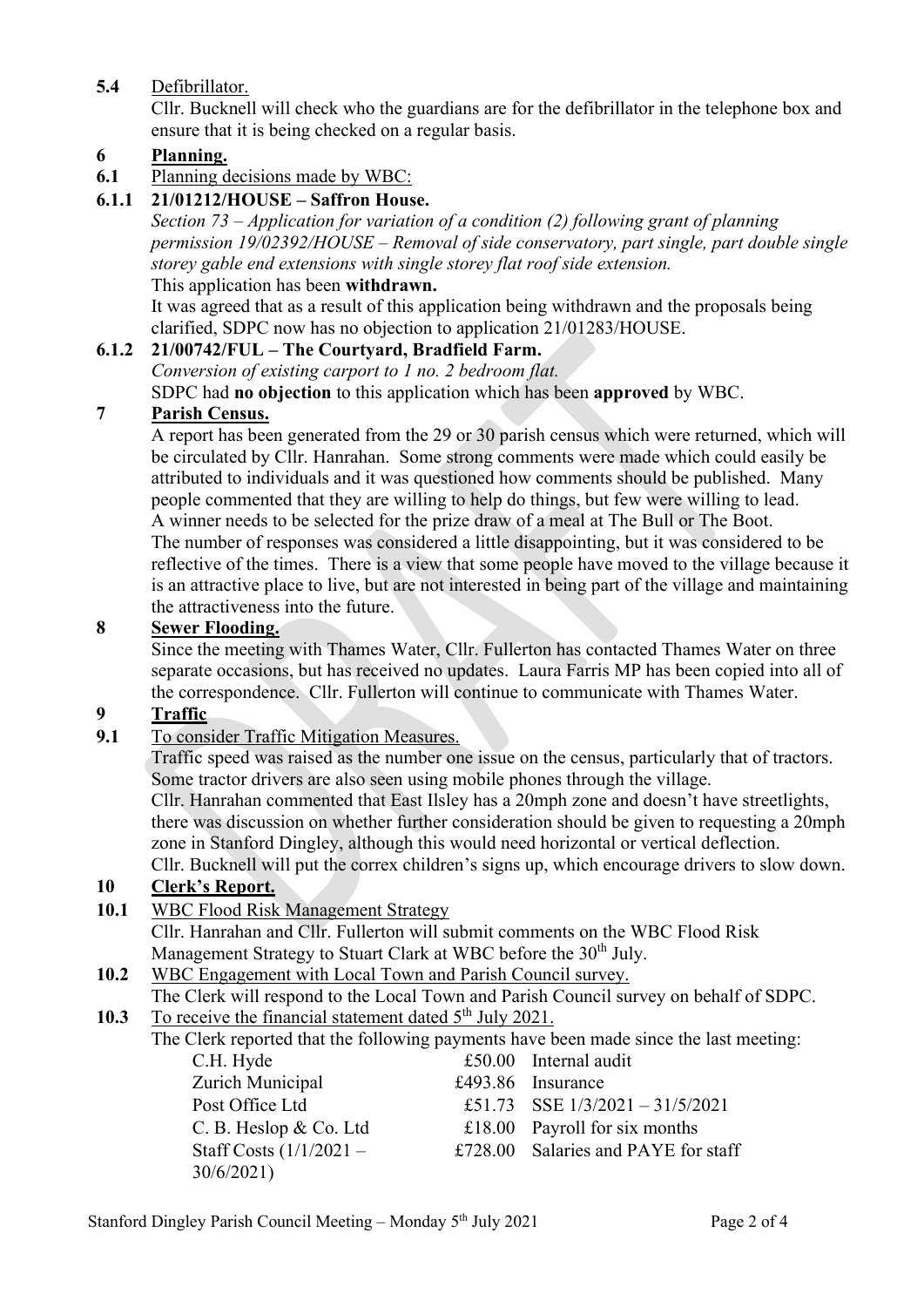Once all transactions have cleared the balance in the account will be  $\text{\pounds}7.045.14$ . This reconciles to the bank statement dated the  $28<sup>th</sup>$  May 2021 showing a balance of £8,788.72. The Business Instant account contained a balance of £6,483.48 on the last statement dated the 28<sup>th</sup> May 2021.

## **11 Reports.**

11.1 District Councillor's Report.

District Cllr. Pask reported that applications can now be submitted for CIL grants for larger projects from £10,000 to £100,000. WBC must receive applications by  $31<sup>st</sup>$  August 2021. Additional play equipment was the number three priority from the parish census, however, it may be difficult to have carried out sufficient consultation and have plans in place for new equipment for the timescales needed.

The Boundary Commission has recently published proposals for changes to parliamentary constituencies for Berkshire. These changes would put the Bucklebury Ward into the existing Reading West constituency which, it is suggested, might be renamed to Mid Berkshire.

WBC is planning to amalgamate the West Street and Market Street offices onto the Market Street site. This will be achieved with more homeworking and hot desking. Work is taking place to relinquish the lease of the West Street building.

**11.2** Stanford Dingley Events Committee.

Cllr. Dent gave a report of the Events Committee from Hilary Dent. The Events Committee has funds of approximately £1,300. Planned events include a Village Picnic on the  $24<sup>th</sup>$  July and a Christmas dinner for residents of Stanford Dingley and Tutts Clump.

Ideas are being discussed to celebrate the Platinum Jubilee, including a street party, beacon and church service.

The Events Committee is currently operating without a chairman. The last meeting went well.

**11.3** Dredge Gang.

A meeting of the Dredge Gang is planned for the  $17<sup>th</sup>$  July. Activities which need attention during this session include:

- Tidying up around the Club Room,
- Trimming the shoots from the 'Judas' tree on the Village Green,
- Tidying up the bench around the 'Judas' tree and inspecting it,
- Spreading the pea shingle on the footpath to the southwest of the Green,
- Trimming vegetation from around signs.

Cllr. Hanrahan will talk to Olli Brooke and find out if he is still willing to lead the group.

Cllr. Bucknell will talk to Ritchie (at The Bull) about providing sustenance to those helping. **11.4** Tree planting in the parish.

Cllr. Hanrahan reported that grants have just opened for trees for this Autumn. He will personally be applying for some, and will add some for SDPC.

#### **11.5** Public Rights of Way.

It was noted that the very wet and muddy section of the southern end STAN 27/1 is worse than ever. Both STAN 21/3 and BRAD22A/1 which run along the south side of the blue pools are very overgrown. All of these paths are on land owned by Mr. Wolfe of Kimberhead Farm. Cllr. Plank agreed to try and obtain contact details for Mr. Wolfe, so that he could be contacted by Cllr. Bucknell.

Cllr. Hanrahan reported that the owners of the stile in Kings Copse on footpath BUCK 125/1 would have no objection to a wooden kissing gate being installed. The Clerk will contact Sallie Jennings at WBC about the possible provision of a wooden kissing gate.

Concern has been raised by residents about vegetation on STAN4/1 and STAN 5/1 from the Village Green, past the Mill and the Garden House. It was agreed that Cllr. Hanrahan would speak to the gardener who works at the concerned properties.